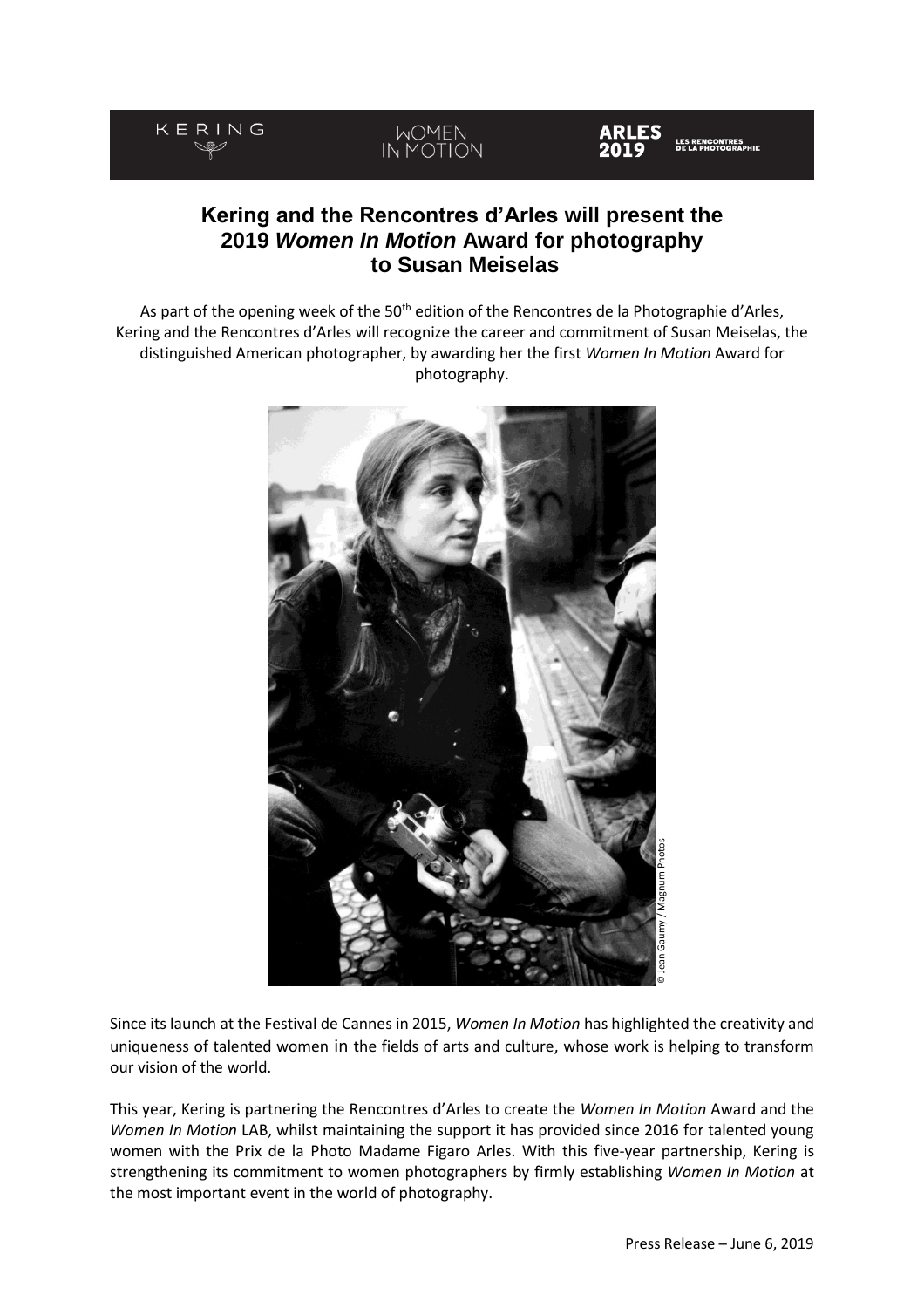For its first edition at Arles, the *Women In Motion* Award is being awarded to Susan Meiselas. The American documentary photographer is one of the few women today to be a member of the Magnum Photos agency. Her works offer a singular view of women's lives, and reflect her commitment to women's issues: Carnival Strippers (1972-1975) reveals the daily life of strippers at local fairs in the southern states of America; Prince Street Girls (1975-1990) highlights the young women of the Little Italy district of New York; while A Room of Their Own (2015-2017) is a denunciation of the abuse and violence suffered by women in the West Midlands region of Britain.

The *Women In Motion* Award will be presented to Susan Meiselas on Tuesday, July 2 at the Théâtre Antique in Arles during an evening event, when she will talk about her career and her view of women's representation in the world of photography.

The *Women In Motion* Award is accompanied by award money of €25,000 for the acquisition of works by Susan Meiselas, enriching the photographic collection of the Rencontres d'Arles.

## **About Susan Meiselas**

Born in 1948 in Baltimore, USA, Susan Meiselas is a documentary photographer who lives and works in New York. She is the author of Carnival Strippers (1976), Nicaragua (1981), Kurdistan: In the Shadow of History (1997), Pandora's Box (2001), Encounters with the Dani (2003), Prince Street Girls (2016) and A Room Of Their Own (2017).

She has co-edited two works: El Salvador, Work of 30 Photographers (1983) and Chile from Within (1990), which were republished as e-books in 2013. She has also co-directed two films: Living at Risk (1985) and Pictures from a Revolution (1991) with Richard P. Rogers and Alfred Guzzetti.

Susan Meiselas is renowned for her work on human rights in Latin America, and her photographs feature in both American and international collections. In 1992, she received the MacArthur Award and was awarded, in 2015, a Guggenheim Fellowship. She was also presented with the 2019 Deutsche Börse Photography Foundation Prize.

Mediations, an exhibition of her life's work from the 1970s to today, was recently presented at the Fundació Antoni Tàpies in Barcelona, the Jeu de Paume in Paris, and the San Francisco Museum of Modern Art.

### **About** *Women In Motion*

A major priority for the Group, Kering's commitment to women extends into the world of arts and culture through the *Women in Motion* program. For although creativity is one of the most powerful forces for change, gender inequality in this area remains flagrant.

Kering, a partner of the Cannes Film Festival, launched *Women in Motion* in 2015 to shine a light on women's contribution to cinema, both in front of and behind the camera. Since then, the program has been expanded to include the worlds of photography, art and literature. Through its awards, *Women In Motion* recognizes both inspirational figures and talented young women, while its Talks provide an opportunity for some of the leading names in cinema to share their views on women's representation in their profession.

For the past five years, *Women In Motion* has been a platform for helping to change mindsets and to providing thought leadership on both the role and the recognition given to women in all areas of the arts.

### **About Kering**

A global Luxury group, Kering manages the development of a series of renowned Houses in Fashion, Leather Goods, Jewelry and Watches: Gucci, Saint Laurent, Bottega Veneta, Balenciaga, Alexander McQueen, Brioni, Boucheron, Pomellato, Dodo, Qeelin, Ulysse Nardin, Girard-Perregaux, as well as Kering Eyewear. By placing creativity at the heart of its strategy, Kering enables its Houses to set new limits in terms of their creative expression while crafting tomorrow's Luxury in a sustainable and responsible way. We capture these beliefs in our signature: "Empowering Imagination".